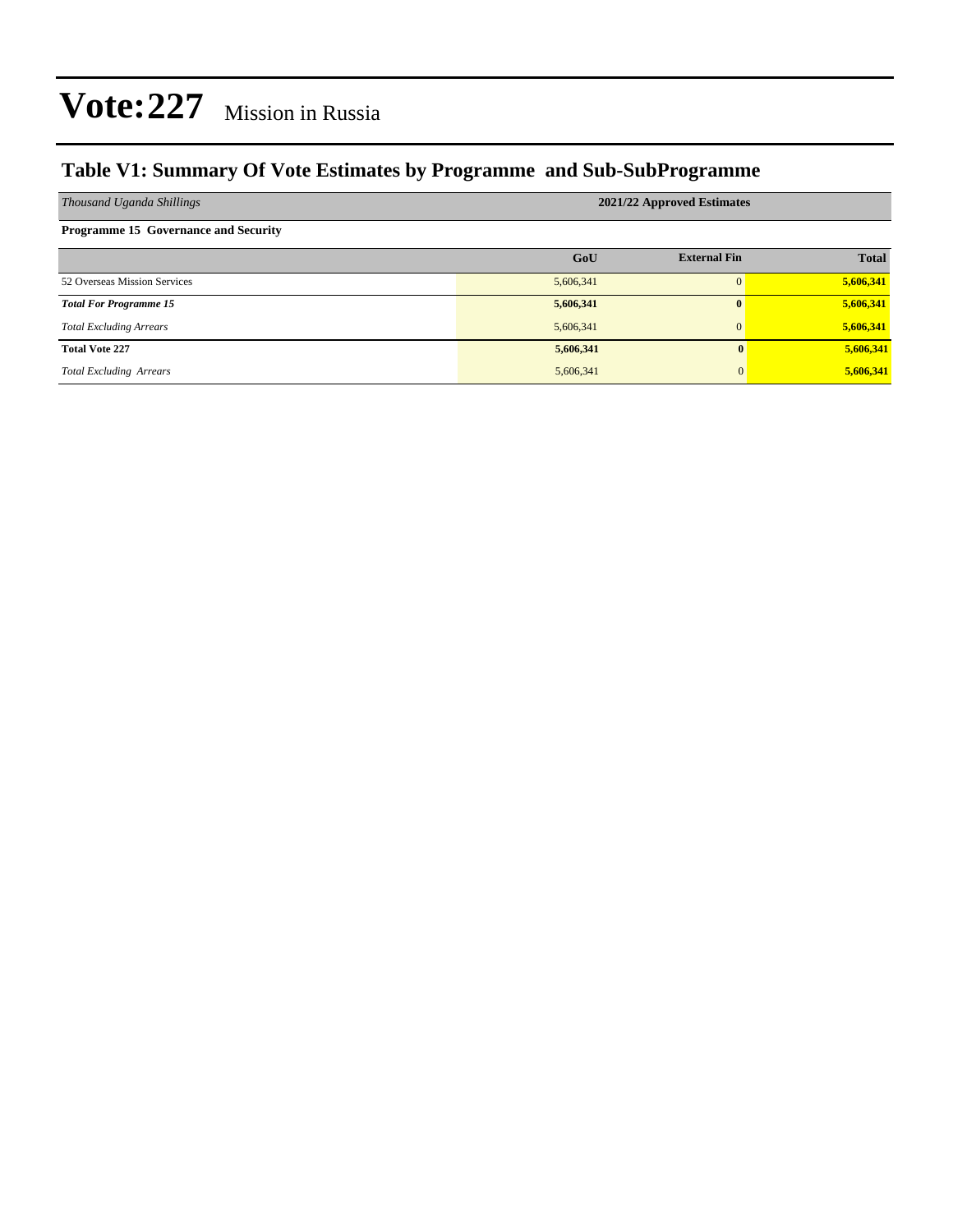### **Table V2: Summary Of Vote Estimates by Sub-SubProgramme,Department and Project**

| Thousand Uganda Shillings                                               |             | 2020/21 Approved Budget |                |              | 2021/22 Approved Estimates |                     |              |
|-------------------------------------------------------------------------|-------------|-------------------------|----------------|--------------|----------------------------|---------------------|--------------|
| <b>Sub-SubProgramme 52 Overseas Mission Services</b>                    |             |                         |                |              |                            |                     |              |
| <b>Recurrent Budget Estimates</b>                                       | <b>Wage</b> | <b>Non-Wage</b>         | <b>AIA</b>     | <b>Total</b> | <b>Wage</b>                | <b>Non-Wage</b>     | <b>Total</b> |
| 01 Headquarters Moscow                                                  | 609,960     | 3,996,381               | $\mathbf{0}$   | 4,606,341    | 609,960                    | 4,996,381           | 5,606,341    |
| <b>Total Recurrent Budget Estimates for Sub-</b><br><b>SubProgramme</b> | 609.960     | 3,996,381               | $\bf{0}$       | 4,606,341    | 609,960                    | 4,996,381           | 5,606,341    |
|                                                                         | GoU         | <b>External Fin</b>     | <b>AIA</b>     | <b>Total</b> | GoU                        | <b>External Fin</b> | <b>Total</b> |
| <b>Total For Sub-SubProgramme 52</b>                                    | 4,606,341   | $\bf{0}$                | $\bf{0}$       | 4,606,341    | 5,606,341                  | $\bf{0}$            | 5,606,341    |
| <b>Total Excluding Arrears</b>                                          | 4,606,341   | 0                       | $\mathbf{0}$   | 4,606,341    | 5,606,341                  | $\mathbf{0}$        | 5,606,341    |
| <b>Total Vote 227</b>                                                   | 4,606,341   | $\bf{0}$                | $\bf{0}$       | 4,606,341    | 5,606,341                  | $\bf{0}$            | 5,606,341    |
| <b>Total Excluding Arrears</b>                                          | 4,606,341   | $\overline{0}$          | $\overline{0}$ | 4,606,341    | 5,606,341                  | $\mathbf{0}$        | 5,606,341    |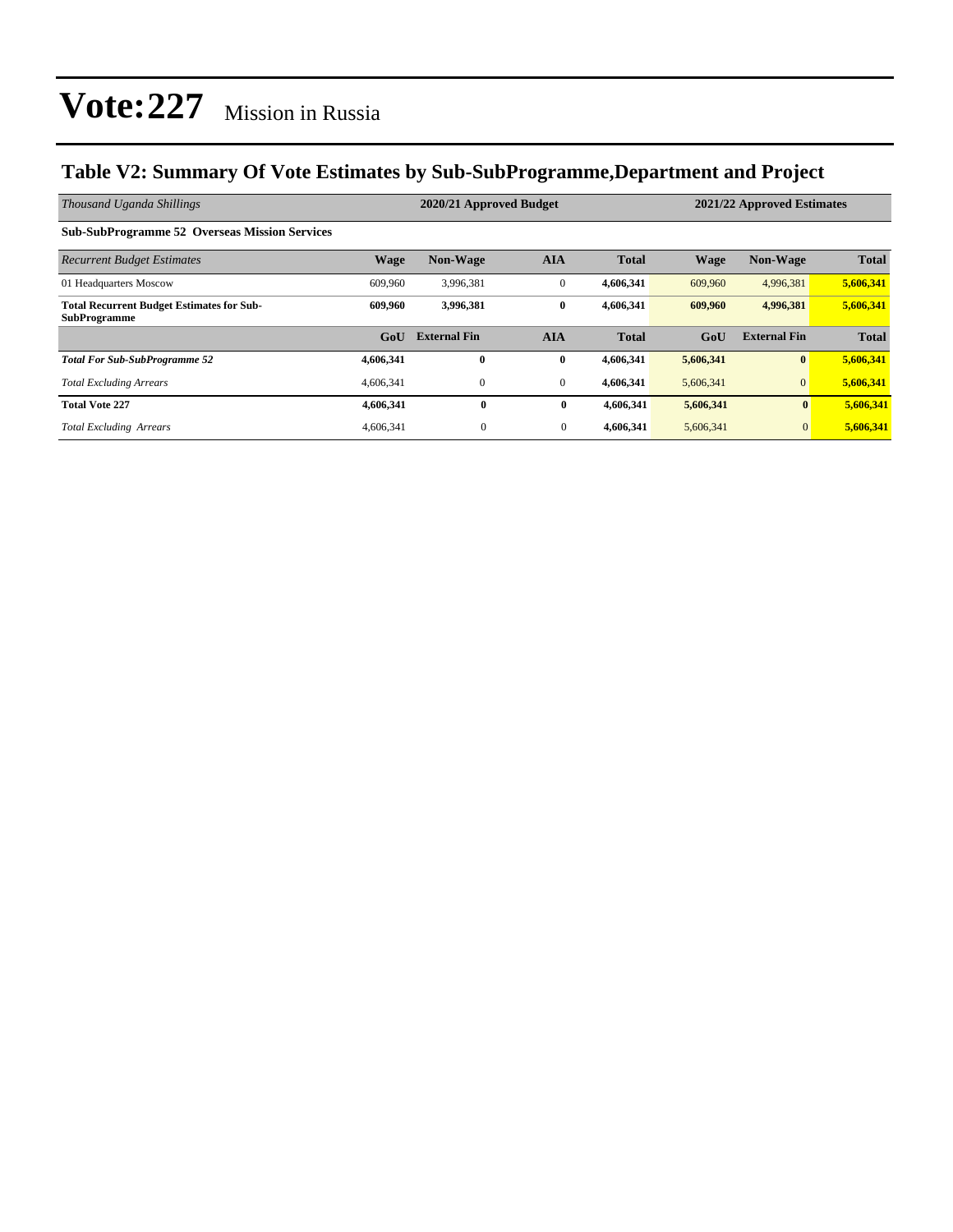### **Table V3: Summary Vote Estimates by Item**

| Thousand Uganda Shillings                                   | 2020/21 Approved Budget |                     |                  |              | 2021/22 Approved Estimates |                     |              |  |
|-------------------------------------------------------------|-------------------------|---------------------|------------------|--------------|----------------------------|---------------------|--------------|--|
|                                                             | GoU                     | <b>External Fin</b> | AIA              | <b>Total</b> | GoU                        | <b>External Fin</b> | <b>Total</b> |  |
| <b>Employees, Goods and Services (Outputs Provided)</b>     | 4,606,341               | $\bf{0}$            | $\bf{0}$         | 4,606,341    | 5,606,341                  | $\bf{0}$            | 5,606,341    |  |
| 211103 Allowances (Inc. Casuals, Temporary)                 | 1,590,368               | 0                   | $\bf{0}$         | 1,590,368    | 1,840,368                  | $\bf{0}$            | 1,840,368    |  |
| 211105 Missions staff salaries                              | 609,960                 | 0                   | $\bf{0}$         | 609,960      | 609,960                    | $\bf{0}$            | 609,960      |  |
| 213001 Medical expenses (To employees)                      | 194,604                 | $\bf{0}$            | $\bf{0}$         | 194,604      | 194,604                    | $\bf{0}$            | 194,604      |  |
| 221001 Advertising and Public Relations                     | 1,000                   | $\bf{0}$            | $\bf{0}$         | 1,000        | 101,000                    | $\bf{0}$            | 101,000      |  |
| 221002 Workshops and Seminars                               | $\bf{0}$                | 0                   | $\bf{0}$         | $\bf{0}$     | 4,000                      | $\bf{0}$            | 4,000        |  |
| 221005 Hire of Venue (chairs, projector, etc)               | $\bf{0}$                | 0                   | $\bf{0}$         | $\bf{0}$     | 200,000                    | $\bf{0}$            | 200,000      |  |
| 221007 Books, Periodicals & Newspapers                      | 1,200                   | $\bf{0}$            | $\bf{0}$         | 1,200        | 51,200                     | $\bf{0}$            | 51,200       |  |
| 221008 Computer supplies and Information Technology<br>(TT) | 2,040                   | 0                   | $\bf{0}$         | 2,040        | 2,040                      | $\bf{0}$            | 2,040        |  |
| 221009 Welfare and Entertainment                            | 26,500                  | 0                   | $\bf{0}$         | 26,500       | 26,500                     | $\bf{0}$            | 26,500       |  |
| 221011 Printing, Stationery, Photocopying and Binding       | 6,400                   | 0                   | $\bf{0}$         | 6,400        | 6,400                      | $\bf{0}$            | 6,400        |  |
| 221012 Small Office Equipment                               | 2,800                   | 0                   | $\bf{0}$         | 2,800        | 72,800                     | $\bf{0}$            | 72,800       |  |
| 221017 Subscriptions                                        | 3,000                   | 0                   | $\bf{0}$         | 3,000        | 3,000                      | $\bf{0}$            | 3,000        |  |
| 222001 Telecommunications                                   | 30,407                  | 0                   | $\bf{0}$         | 30,407       | 30,407                     | $\bf{0}$            | 30,407       |  |
| 222002 Postage and Courier                                  | 5,270                   | 0                   | $\bf{0}$         | 5,270        | 5,270                      | $\bf{0}$            | 5,270        |  |
| 222003 Information and communications technology<br>(ICT)   | 2,496                   | $\bf{0}$            | $\bf{0}$         | 2,496        | 52,496                     | $\bf{0}$            | 52,496       |  |
| 223001 Property Expenses                                    | 3,062                   | 0                   | $\bf{0}$         | 3,062        | 3,062                      | $\bf{0}$            | 3,062        |  |
| 223003 Rent – (Produced Assets) to private entities         | 1,777,149               | 0                   | $\bf{0}$         | 1,777,149    | 1,773,149                  | $\bf{0}$            | 1,773,149    |  |
| 223005 Electricity                                          | 50,000                  | $\bf{0}$            | $\bf{0}$         | 50,000       | 50,000                     | $\bf{0}$            | 50,000       |  |
| 223006 Water                                                | 2,930                   | 0                   | $\bf{0}$         | 2,930        | 2,930                      | $\bf{0}$            | 2,930        |  |
| 225001 Consultancy Services- Short term                     | 18,000                  | $\bf{0}$            | $\bf{0}$         | 18,000       | 18,000                     | $\bf{0}$            | 18,000       |  |
| 226001 Insurances                                           | 4,800                   | 0                   | $\bf{0}$         | 4,800        | 4,800                      | $\bf{0}$            | 4,800        |  |
| 227001 Travel inland                                        | 6,562                   | $\bf{0}$            | $\bf{0}$         | 6,562        | 56,562                     | $\bf{0}$            | 56,562       |  |
| 227002 Travel abroad                                        | 118,400                 | $\bf{0}$            | $\bf{0}$         | 118,400      | 348,400                    | $\bf{0}$            | 348,400      |  |
| 227003 Carriage, Haulage, Freight and transport hire        | 112,400                 | 0                   | $\bf{0}$         | 112,400      | 112,400                    | $\bf{0}$            | 112,400      |  |
| 227004 Fuel, Lubricants and Oils                            | 1,200                   | 0                   | $\bf{0}$         | 1,200        | 1,200                      | $\bf{0}$            | 1,200        |  |
| 228002 Maintenance - Vehicles                               | 15,610                  | 0                   | $\bf{0}$         | 15,610       | 15,610                     | $\bf{0}$            | 15,610       |  |
| 228003 Maintenance - Machinery, Equipment &<br>Furniture    | 20,183                  | 0                   | $\bf{0}$         | 20,183       | 20,183                     | $\bf{0}$            | 20,183       |  |
| <b>Grand Total Vote 227</b>                                 | 4,606,341               | 0                   | $\bf{0}$         | 4,606,341    | 5,606,341                  | $\bf{0}$            | 5,606,341    |  |
| <b>Total Excluding Arrears</b>                              | 4,606,341               | $\boldsymbol{0}$    | $\boldsymbol{0}$ | 4,606,341    | 5,606,341                  | $\mathbf{0}$        | 5,606,341    |  |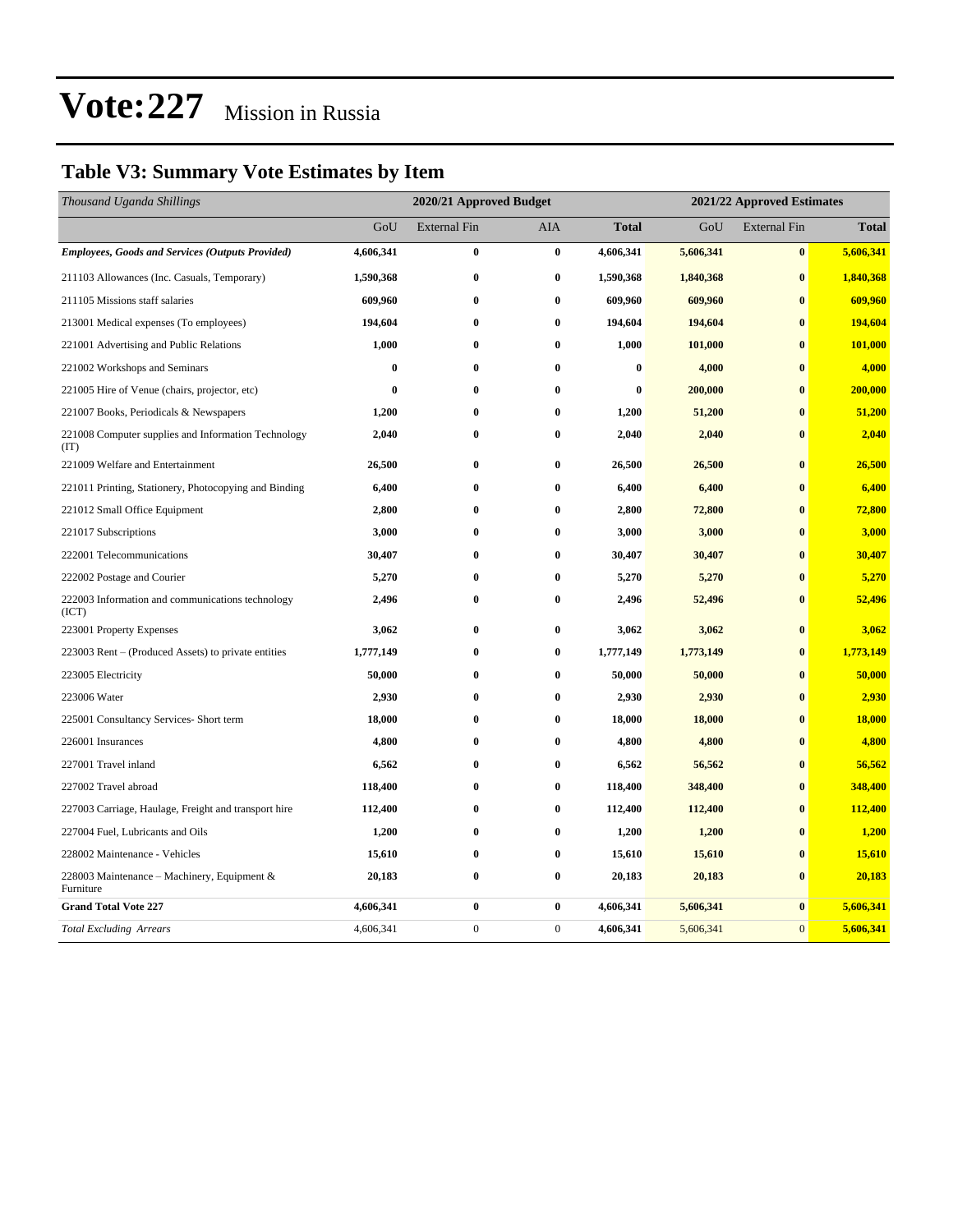### **Table V4: Detailed Estimates by Sub-SubProgramme, Department,Project and Budget Output and Item**

### *Sub-SubProgrammme 52 Overseas Mission Services*

*Recurrent Budget Estimates*

### **Department 01 Headquarters Moscow**

| Thousand Uganda Shillings                                | 2020/21 Approved Budget |                  |                  | 2021/22 Approved Estimates |                       |              |               |
|----------------------------------------------------------|-------------------------|------------------|------------------|----------------------------|-----------------------|--------------|---------------|
| <b>Outputs Provided</b>                                  | Wage                    | Non Wage         | AIA              | <b>Total</b>               | Wage                  | Non Wage     | <b>Total</b>  |
| <b>Budget Output 165201 Cooperation frameworks</b>       |                         |                  |                  |                            |                       |              |               |
| 211103 Allowances (Inc. Casuals, Temporary)              | $\boldsymbol{0}$        | 1,184,756        | $\overline{0}$   | 1,184,756                  | $\mathbf{0}$          | 1,184,756    | 1,184,756     |
| 211105 Missions staff salaries                           | 609,960                 | $\boldsymbol{0}$ | $\mathbf{0}$     | 609,960                    | 609,960               | $\mathbf{0}$ | 609,960       |
| 221009 Welfare and Entertainment                         | $\boldsymbol{0}$        | 26,500           | $\mathbf{0}$     | 26,500                     | $\mathbf{0}$          | 26,500       | 26,500        |
| 221017 Subscriptions                                     | $\boldsymbol{0}$        | 1,700            | $\boldsymbol{0}$ | 1,700                      | $\mathbf{0}$          | 1,700        | 1,700         |
| 222001 Telecommunications                                | $\boldsymbol{0}$        | 30,407           | $\mathbf{0}$     | 30,407                     | $\mathbf{0}$          | 30,407       | 30,407        |
| 222002 Postage and Courier                               | $\boldsymbol{0}$        | 5,270            | $\overline{0}$   | 5,270                      | $\mathbf{0}$          | 5,270        | 5,270         |
| 222003 Information and communications technology (ICT)   | $\boldsymbol{0}$        | 2,496            | $\overline{0}$   | 2,496                      | $\mathbf{0}$          | 2,496        | 2,496         |
| 223003 Rent - (Produced Assets) to private entities      | $\boldsymbol{0}$        | 936,077          | $\mathbf{0}$     | 936,077                    | $\mathbf{0}$          | 932,077      | 932,077       |
| 223005 Electricity                                       | $\boldsymbol{0}$        | 32,000           | $\mathbf{0}$     | 32,000                     | $\bf{0}$              | 32,000       | 32,000        |
| 223006 Water                                             | $\boldsymbol{0}$        | 1,758            | $\mathbf{0}$     | 1,758                      | $\mathbf{0}$          | 1,758        | 1,758         |
| 227002 Travel abroad                                     | $\boldsymbol{0}$        | 74,424           | $\mathbf{0}$     | 74,424                     | $\mathbf{0}$          | 74,424       | 74,424        |
| 227003 Carriage, Haulage, Freight and transport hire     | $\boldsymbol{0}$        | 94,400           | $\mathbf{0}$     | 94,400                     | $\mathbf{0}$          | 94,400       | 94,400        |
| 228002 Maintenance - Vehicles                            | $\boldsymbol{0}$        | 15,610           | $\mathbf{0}$     | 15,610                     | $\mathbf{0}$          | 15,610       | 15,610        |
| <b>Total Cost of Budget Output 01</b>                    | 609,960                 | 2,405,398        | 0                | 3,015,358                  | 609,960               | 2,401,398    | 3,011,358     |
| <b>Budget Output 165202 Consulars services</b>           |                         |                  |                  |                            |                       |              |               |
| 211103 Allowances (Inc. Casuals, Temporary)              | $\boldsymbol{0}$        | 198,612          | $\mathbf{0}$     | 198,612                    | $\mathbf{0}$          | 198,612      | 198,612       |
| 213001 Medical expenses (To employees)                   | $\boldsymbol{0}$        | 194,604          | $\overline{0}$   | 194,604                    | $\mathbf{0}$          | 194,604      | 194,604       |
| 221007 Books, Periodicals & Newspapers                   | $\boldsymbol{0}$        | 1,200            | $\overline{0}$   | 1,200                      | $\mathbf{0}$          | 1,200        | 1,200         |
| 221008 Computer supplies and Information Technology (IT) | $\boldsymbol{0}$        | 2,040            | $\mathbf{0}$     | 2,040                      | $\mathbf{0}$          | 2,040        | 2,040         |
| 221011 Printing, Stationery, Photocopying and Binding    | $\boldsymbol{0}$        | 6,400            | $\mathbf{0}$     | 6,400                      | $\mathbf{0}$          | 6,400        | 6,400         |
| 221012 Small Office Equipment                            | $\boldsymbol{0}$        | 2,800            | $\mathbf{0}$     | 2,800                      | $\mathbf{0}$          | 2,800        | 2,800         |
| 221017 Subscriptions                                     | $\boldsymbol{0}$        | 1,300            | $\mathbf{0}$     | 1,300                      | $\mathbf{0}$          | 1,300        | 1,300         |
| 223001 Property Expenses                                 | $\boldsymbol{0}$        | 3,062            | $\boldsymbol{0}$ | 3,062                      | $\mathbf{0}$          | 3,062        | 3,062         |
| 223003 Rent – (Produced Assets) to private entities      | $\boldsymbol{0}$        | 255,988          | $\mathbf{0}$     | 255,988                    | $\mathbf{0}$          | 255,988      | 255,988       |
| 223005 Electricity                                       | $\boldsymbol{0}$        | 18,000           | $\mathbf{0}$     | 18,000                     | $\mathbf{0}$          | 18,000       | <b>18,000</b> |
| 223006 Water                                             | $\boldsymbol{0}$        | 1,172            | $\mathbf{0}$     | 1,172                      | $\mathbf{0}$          | 1,172        | 1,172         |
| 226001 Insurances                                        | $\boldsymbol{0}$        | 4,800            | $\mathbf{0}$     | 4,800                      | $\mathbf{0}$          | 4,800        | 4,800         |
| 227001 Travel inland                                     | $\boldsymbol{0}$        | 3,102            | $\boldsymbol{0}$ | 3,102                      | $\mathbf{0}$          | 3,102        | 3,102         |
| 227002 Travel abroad                                     | $\boldsymbol{0}$        | 43,976           | $\boldsymbol{0}$ | 43,976                     | $\mathbf{0}$          | 43,976       | 43,976        |
| 227003 Carriage, Haulage, Freight and transport hire     | $\boldsymbol{0}$        | 18,000           | $\boldsymbol{0}$ | 18,000                     | $\mathbf{0}$          | 18,000       | 18,000        |
| 227004 Fuel, Lubricants and Oils                         | $\boldsymbol{0}$        | 1,200            | $\boldsymbol{0}$ | 1,200                      | $\mathbf{0}$          | 1,200        | 1,200         |
| 228003 Maintenance – Machinery, Equipment & Furniture    | $\boldsymbol{0}$        | 20,183           | $\boldsymbol{0}$ | 20,183                     | $\mathbf{0}$          | 20,183       | 20,183        |
| <b>Total Cost of Budget Output 02</b>                    | 0                       | 776,439          | 0                | 776,439                    | $\boldsymbol{\theta}$ | 776,439      | 776,439       |